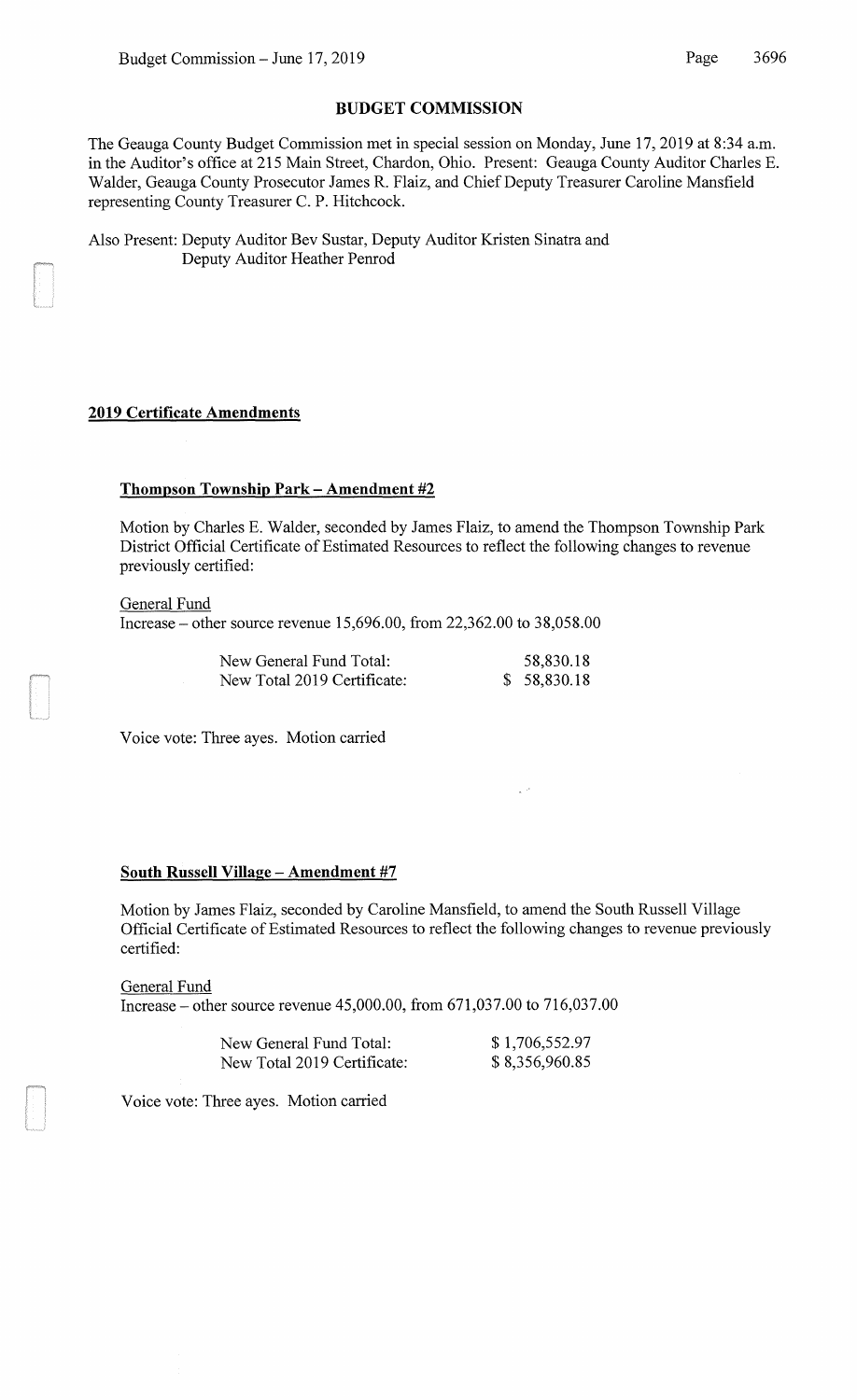### **Montville Township- Amendment #2**

Motion by Caroline Mansfield, seconded by Charles E. Walder, to amend the Montville Township Official Certificate of Estimated Resources to reflect the following changes to revenue previously certified:

#### Special Revenue Funds

Increase Road & Bridge other source revenue 14,600.00, from 14,043.00 to 28,643.00 Increase Permissive Tax other source revenue 2,500.00, from 0.00 to 2,500.00

| New Special Revenue Funds Total: | \$989,155.511  |
|----------------------------------|----------------|
| New Total 2019 Certificate:      | \$1,155,361.20 |

Voice vote: Three ayes. Motion carried

# **Auburn Township -Amendment #2**

Motion by Charles E. Walder, seconded by James Flaiz, to amend the Auburn Township Official Certificate of Estimated Resources to reflect the following changes to revenue previously certified:

Special Revenue Funds

Increase Fire Levy other source revenue 8,215.00, from 108,653.18.00 to 116,868.18

| New Special Revenue Funds Total: | \$3,407,632.34 |
|----------------------------------|----------------|
| New Total 2019 Certificate:      | \$4,826,065.56 |

Voice vote: Three ayes. Motion carried

### **Geauga County -Amendment #5**

Motion by James Flaiz, seconded by Caroline Mansfield, to amend the Geauga County Official Certificate of Estimated Resources to reflect the following changes to revenue previously certified:

General Fund Decrease General Fund other source revenue 5,000,000.00, from 27,467,988.00 to 22,467,988.00

| New General Fund Total:     | \$42,539,422.47  |
|-----------------------------|------------------|
| New Total 2019 Certificate: | \$167,407,801.28 |

Voice vote: Three ayes. Motion carried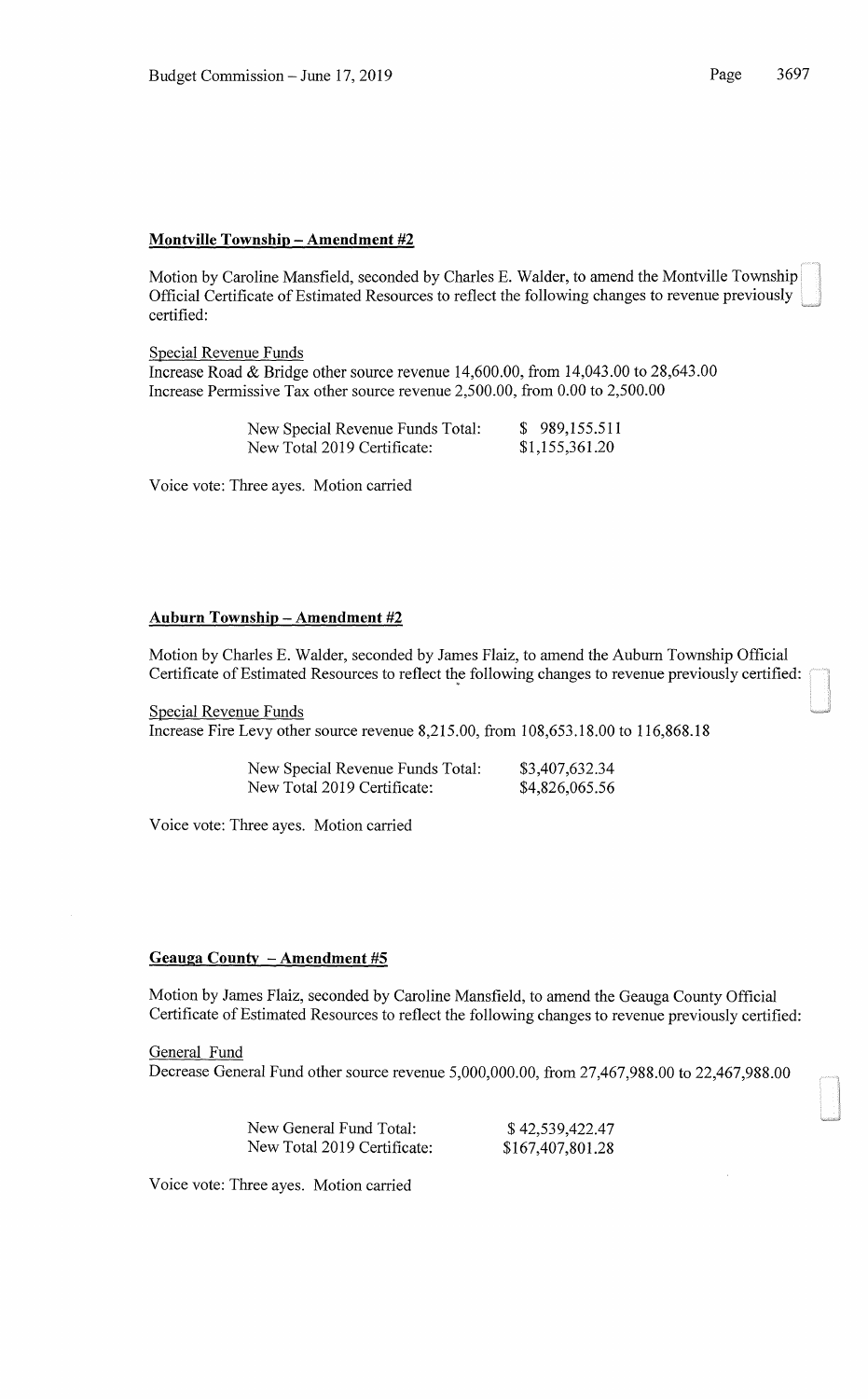# **2018/2019 School Amendments**

# **Cardinal Local School District 2018/2019 - Amendment #5**

Motion by Caroline Mansfield, seconded by Charles E. Walder, to amend the Cardinal LSD Official Certificate of Estimated Resources to reflect the following changes to revenue previously certified:

General Fund Other source revenue 16,729.00 from 6,137,509.00 to 6,154,238.00

Special Revenue Funds

Increase Public School Support other source revenue 3,006.00, from 10,346.00 to 13,352.00 Decrease Other Local Gants other source revenue 1,378.00, from 4,863.00 to 3,485.00 Increase Student Activities other source revenue 22,831.00, from 161,027.00 to 183858.00

Debt Service

Increase Bond Retirement other source revenue 5,478.00, from 131,785.00 to 137,263.00 Increase Library Bond other source revenue 1,950.00, from 42,426.00 to 44,376.00

Capital Project Funds Increase Perm Improv other source revenue 502,214.00, from 3,425,144.00 to 3,927,558.00

#### Enterprise Funds

Decrease Food Service other source revenue 17,201.00, from 502,952.00 to 485,751.00 Increase Uniform Supplies other source revenue 2,476.00, from 58.675.00 to 61,151.00

# Fiduciary Funds

Increase Activity Clubs other source revenue 5,533.00, from 48,822.00 to 54,355.0

| New General Fund Total:          |    | \$14,796,047.91 |
|----------------------------------|----|-----------------|
| New Special Revenue Funds Total: |    | \$1,348,580.99  |
| New Debt Service Funds Totals:   |    | \$2,129,592.40  |
| New Capital Project Funds Total: |    | \$8,302,882.26  |
| New Enterprise Funds Total:      | S. | 581,915.31      |
| New Fiduciary Funds Total:       | S. | 98,975.78       |
| New Total 2018 Certificate:      |    | \$27,257,994.65 |

Voice vote: Three ayes. Motion carried